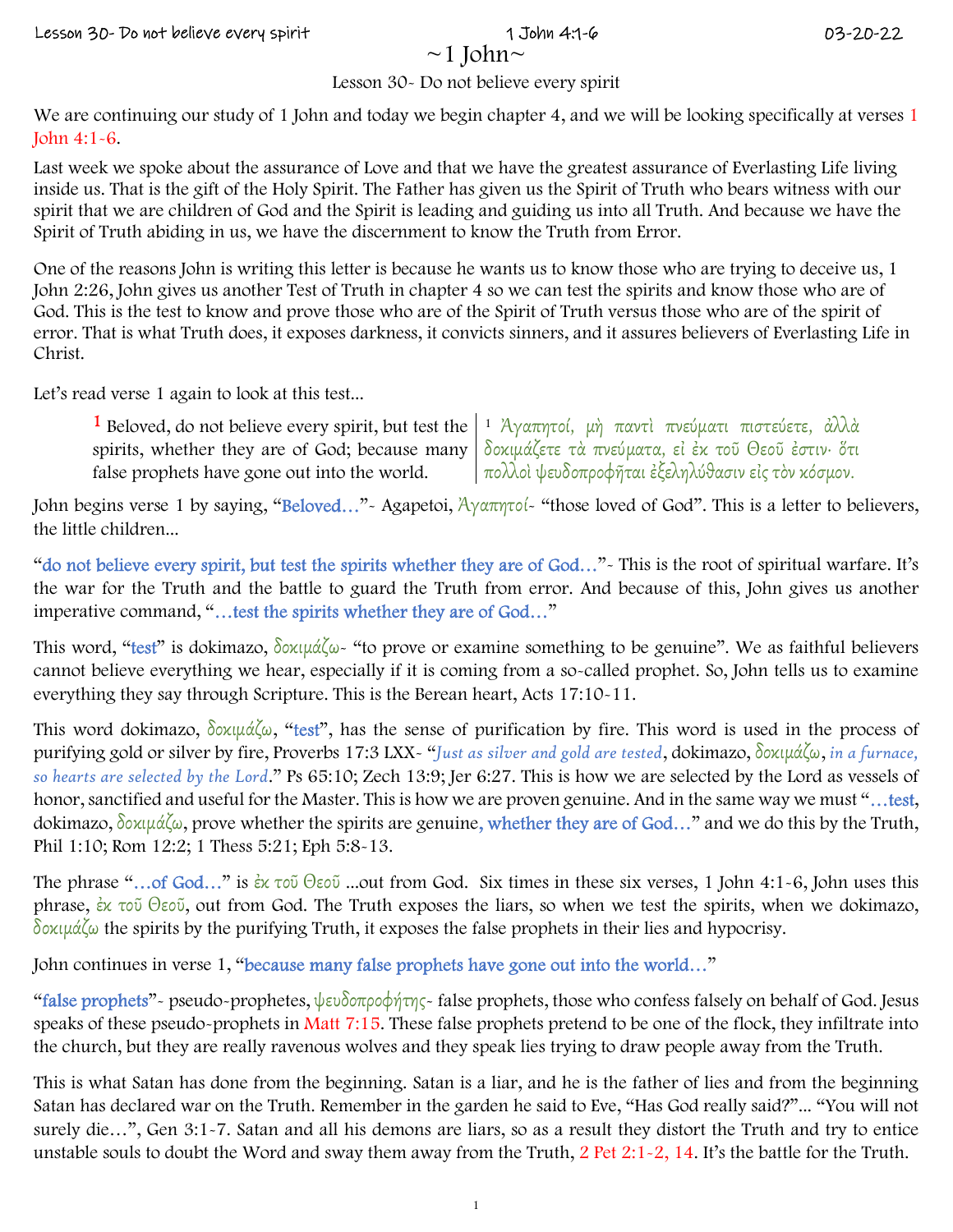# Lesson 30- Do not believe every spirit 1 John 4:1-6 03-20-22

The Que of this becomes is a matter threat distinguish in split a system cannot to the use of the Northeopy of the Northeopy and the statistic statistic statistic statistic statistic statistic statistic statistic statisti